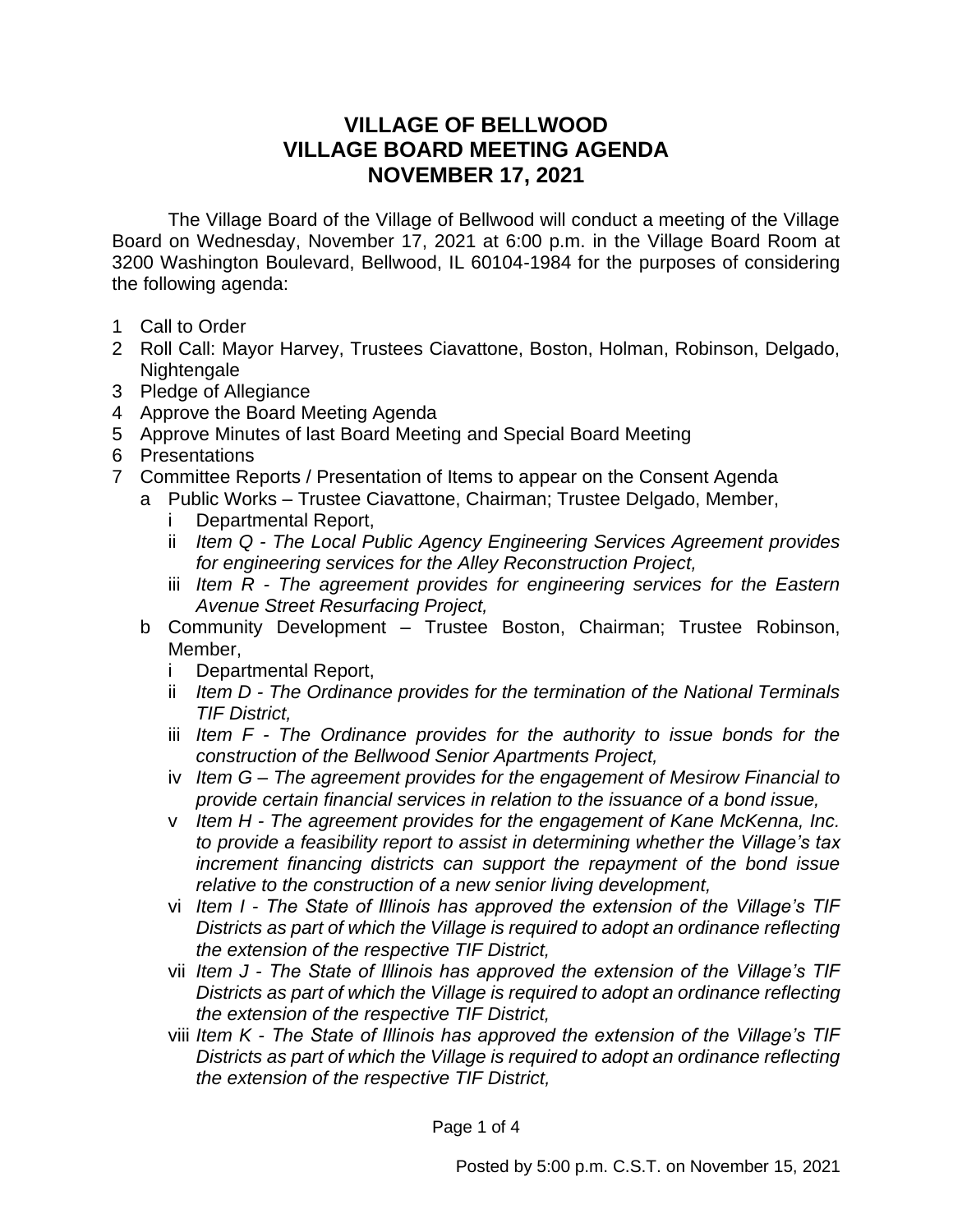- ix *Item L - The State of Illinois has approved the extension of the Village's TIF Districts as part of which the Village is required to adopt an ordinance reflecting the extension of the respective TIF District,*
- x *Item M - The State of Illinois has approved the extension of the Village's TIF Districts as part of which the Village is required to adopt an ordinance reflecting the extension of the respective TIF District,*
- xi *Item N - The State of Illinois has approved the extension of the Village's TIF Districts as part of which the Village is required to adopt an ordinance reflecting the extension of the respective TIF District,*
- xii *Item O - The State of Illinois has approved the extension of the Village's TIF Districts as part of which the Village is required to adopt an ordinance reflecting the extension of the respective TIF District,*
- xiii *Item P - The State of Illinois has approved the extension of the Village's TIF Districts as part of which the Village is required to adopt an ordinance reflecting the extension of the respective TIF District,*
- c Quality of Life Trustee Holman, Chairman; Trustee Boston, Member,
	- Departmental Report,
	- ii *Item E - The agreement provides for health inspection services to be provided for by the Cook County Department of Public Health,*
- d Administration Trustee Robinson, Chairman; Trustee Ciavattone, Member,
	- i Departmental Report,
	- ii *Item C - Village of Bellwood's Insurance Broker, has submitted a proposal for insurance coverage for the upcoming policy year, December 1, 2021 - December 1, 2022,*
- e Public Safety Trustee Delgado, Chairman; Trustee Nightengale, Member,
	- i Departmental Report,
	- ii *No items appearing on the consent agenda,*
- f Finance Trustee Nightengale, Chairman; Trustee Holman, Member,
	- i Departmental Report,
	- ii Authorize payment of bills,
	- iii Ratify investments,
	- iv *Item A - The Village of Bellwood is required to annually perform an audit of the financial records of the village the findings of which are adopted and published,*
	- v *Item B - The Village of Bellwood is required to annually review the performance of each TIF District and file reports relating to each TIF District, specifically, Addison Creek A, Addison Creek B, Addison Creek C, Addison Creek D, North, South, Park Place, Central Metro and National Terminals TIF Districts,*
	- vi *Announcement 2021 Real Estate Tax Levy – NO INCREASE TO THE VILLAGE OF BELLWOOD REAL ESTATE TAX LEVY – 0%*
- g Ad Hoc Committees:
	- i Traffic Safety Trustee Nightengale, Chairman; Trustee Holman, Member,
	- ii Other
- 8 Consent Agenda
	- a A Resolution Adopting the Findings of the Annual Financial Report for Year Ending December 31, 2020,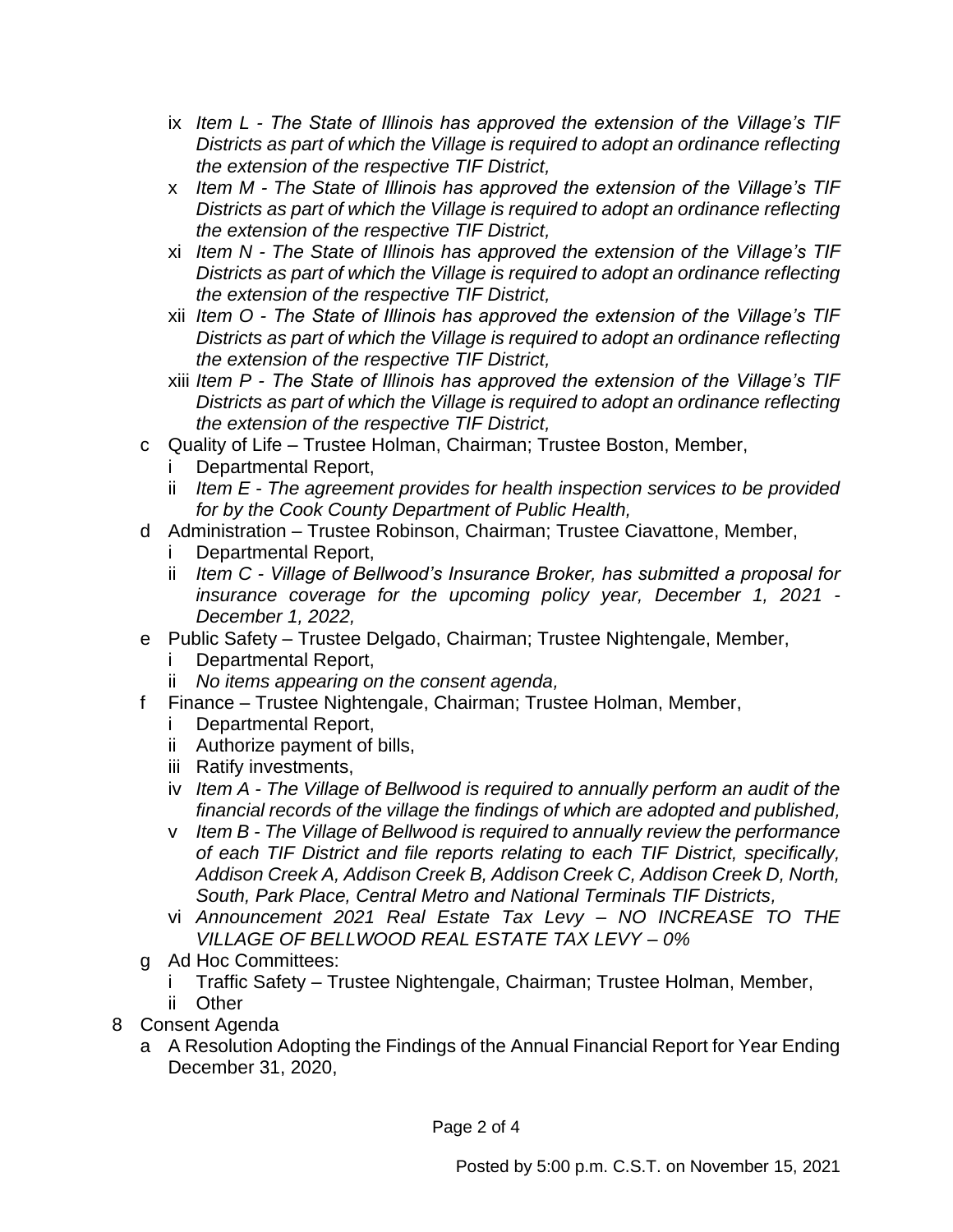- b A Resolution Adopting the Findings of the Annual Tax Increment Financing Reports for Year Ending December 31, 2020,
- c A Resolution Authorizing the Approval and Execution of an Agreement for Property, Casualty and Workers Compensation Insurance,
- d An Ordinance Providing for the Termination of the National Terminals Redevelopment Project Area and the Dissolution of the Special Tax Allocation Fund for the National Terminals TIF on December 31, 2021,
- e A Resolution Approving and Authorizing the Execution of an Intergovernmental Agreement by and between the Village of Bellwood and the County of Cook, Department of Public Health,
- f An Ordinance Providing for the Issuance of Not to Exceed \$12,000,000 Tax Increment Revenue Bonds, Series 2022 (Bellwood Senior Apartments Project), of the Village of Bellwood, Cook County, Illinois and Providing for the Execution of a Trust Indenture in Connection Therewith,
- g A Resolution Approving and Authorizing the Execution of an Agreement by and between the Village of Bellwood and Mesirow Financial, Inc.,
- h A Resolution Approving and Authorizing the Execution of an Agreement by and between the Village of Bellwood and Kane McKenna Capital, Inc.,
- i An Ordinance Extending the Term of Certain Redevelopment Plans and Projects in the Village of Bellwood, County of Cook, State of Illinois Pursuant to the Tax Increment Allocation Redevelopment Act; (Addison Creek "A" (Southwest) 2014 TIF Extension),
- j An Ordinance Extending the Term of Certain Redevelopment Plans and Projects in the Village of Bellwood, County of Cook, State of Illinois Pursuant to the Tax Increment Allocation Redevelopment Act; (Addison Creek "B" (Northwest) 2014 TIF Extension),
- k An Ordinance Extending the Term of Certain Redevelopment Plans and Projects in the Village of Bellwood, County of Cook, State of Illinois Pursuant to the Tax Increment Allocation Redevelopment Act; (Addison Creek "C" (Northeast) 2014 TIF Extension),
- l An Ordinance Extending the Term of Certain Redevelopment Plans and Projects in the Village of Bellwood, County of Cook, State of Illinois Pursuant to the Tax Increment Allocation Redevelopment Act; (Addison Creek "D" (Southeast) 2014 TIF Extension),
- m An Ordinance Extending the Term of Certain Redevelopment Plans and Projects in the Village of Bellwood, County of Cook, State of Illinois Pursuant to the Tax Increment Allocation Redevelopment Act; (Central Metro 2014 TIF Extension),
- n An Ordinance Extending the Term of Certain Redevelopment Plans and Projects in the Village of Bellwood, County of Cook, State of Illinois Pursuant to the Tax Increment Allocation Redevelopment Act; (North 2014 TIF Extension),
- o An Ordinance Extending the Term of Certain Redevelopment Plans and Projects in the Village of Bellwood, County of Cook, State of Illinois Pursuant to the Tax Increment Allocation Redevelopment Act; (South 2014 TIF Extension),